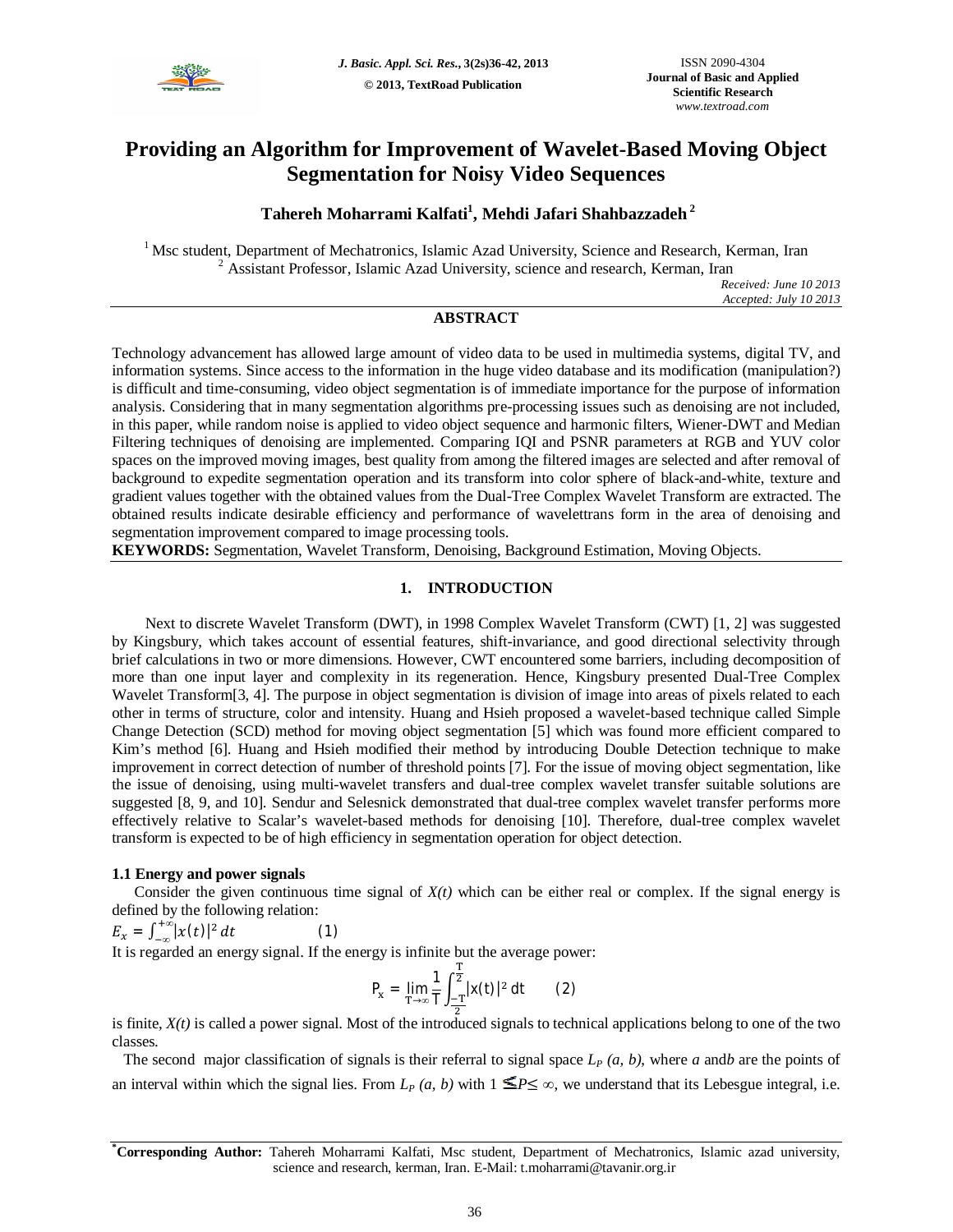$\int_a^b |x(t)|^p dt$ , is infinite. If the distance between *a* and **b** infinitely extends, we write  $L_p$  ( $\infty$ ) or  $L_{P(R)}$ . According to this classification, defined energy signals on the real axis belong to  $L_{2(R)}$  group.

#### **1.2 Energy density and correlation**

**1.2.1 Continuous time signals**

Considering relation (1) we have:

$$
E_x = \int_{-\infty}^{+\infty} |x(t)|^2 dt \qquad (3)
$$

According to Parseval'sTheorem, it can be written:

$$
E_x = \frac{1}{2\pi} \int_{-\infty}^{\infty} |x(\omega)|^2 d\omega \qquad (4)
$$

In which,  $x(\omega)$  is Fourier transform of  $x(t)$ . Quantity  $|x(\omega)|^2$  represents signal energy distribution in time *t*, which is correspondingly known as Energy SpectralDensity.

#### **1.2.2 Discontinuous time signals**

All the previous considerations are properly applicable to discontinuous time signals as well. X(t) signals can be either real or complex. According to continuous time signals, we start the argument with signal energy:

$$
E_x = \sum_{n=-\infty}^{+\infty} |x(n)|^2 \tag{5}
$$

Based on Parseval's theorem, for Fourier transform of discontinuous time,  $E_X$  can be calculated from  $X(e^{ω})$ :

$$
E_x = \frac{1}{2\pi} \int_{-\pi}^{\pi} |X(e^{jw})|^2 dw \qquad (6)
$$

The expression  $|X(e^{j\omega})|$  in the above relation is referred to as discontinuous time signal spectral density.

#### **1.3 Random signals**

Random signals are present in all domains of signal processing. For example, in transmission of signals, they appear as turbulence. Even the transmitted and received signals from telecommunication are random information carriers. In recognition of the pattern, the patterns which are to be distinguished are modeled through random processes. In face and image speech coding, the signals which should be compressed are modeled the same way.

 First of all, random variables and processes are distinguished. A random variable is the product of attributing a real or complex number to each attribute of  $m_i$  from the set of  $M$  attributes. Attributes (events) occur randomly. Note that the attributes themselves may be non-numeric.

If from a function  $i_x(t)$  is attributed to each feature of m<sub>i</sub>, the set of all possible functions is called a random process. Attributes occur randomly, while the ratio  $i_x(t) \to m_i$  is definitive. Function  $i_x(t)$  is called realization of  $X(t)$ random process. Figure 1.1 gives a schematic view of random variables and processes.

#### **1.3.1 Properties of random variables**

Properties of a random variable *x* is described via Cumulative Distribution Function  $F_x(a)$  and Probability Density Function (pdf)  $p_x(a)$ . A probability density (*p*) expresses whether random variable *x* is smaller than or equal to a given *a* value.

$$
F_{\mathbf{x}}(\alpha) = \mathsf{P}(\mathbf{x} \le \alpha) \tag{7}
$$

According to general laws of probability, for  $\alpha_1 \leq \alpha_2$ , the following relations apply: )

$$
\lim_{\alpha \to -\infty} F_x(\alpha) = 0, \lim_{\alpha \to \infty} F_x(\alpha) = 1, F_x(\alpha_1) \le F_x(\alpha_1)
$$

Given the distribution and differentiating it, pdf is obtained:

$$
P_{\mathbf{x}}(\alpha) = \frac{\mathrm{d}}{\mathrm{d}\alpha} F_{\mathbf{x}}(\alpha) \tag{8}
$$

Since the function is a non-decreasing function,  $P_x(\alpha) \ge 0$ .

#### **3.2 Noise reduction of moving images**

Images mostly at transmission or receiving point get noise and damaged. Noise includes a range of Additive Gaussian Noise in natural images to speckle noises in ultrasound medical images, radar aerial images, and SAR. One of the main ways of image improvement is denoising to the extent that main features of image are not affected. The first customary denoising methods were based on statistical filters which despite low cost and simplicity of their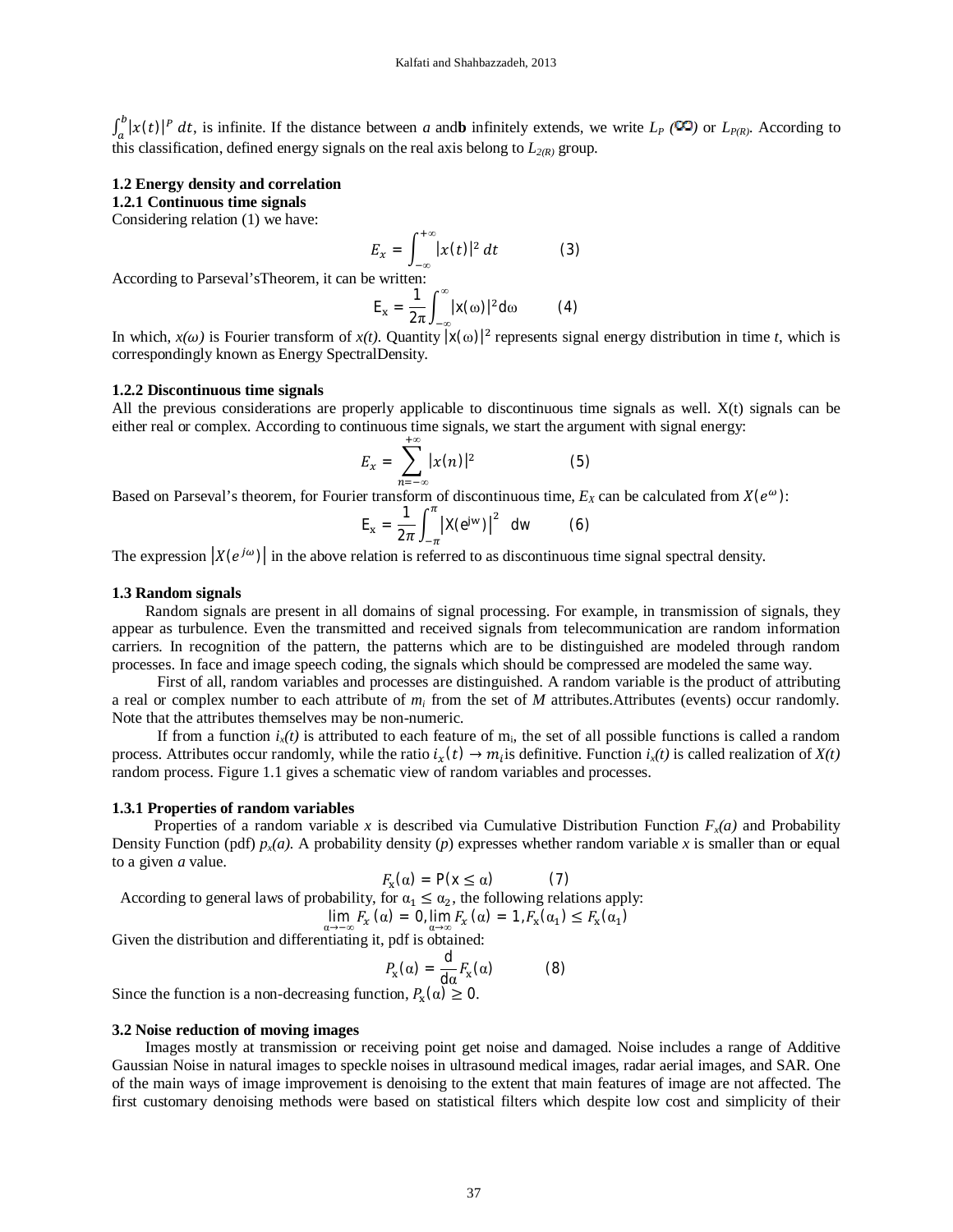implementation they create flat and occasionally mat (dull) pictures. Upon emergence of Time-Frequency techniques in signal analysis with introduction of the Wavelet Threshold Concept by Donoho and Johnstone, a new window was opened to denoising in the wavelet domain [11, 12] on which still investigations are carried on [13, 14]. Threshold selection methods for image denoising in the wavelet domain are divided into three general techniques: *Universal Threshold* in which for coefficients of noisy image wavelet-based transform subbands one single threshold is considered [12]; *Subband Adaptive* in which for each detail band a separate threshold is allocated; and Spatially Adaptive methods where for every single coefficient or group of coefficients a distinct threshold is dedicated [15].

Most of the signal energy is only concentrated on several wavelet coefficients and in the remaining coefficients, quantity ofthis energy is often insignificant, whereas noise energy is distributed among all coefficient in wavelet domain.



**Fig 1.** Diagram of denoising system in wavelet domain

In (Fig. 1), the general denoising diagram block in wavelet area is presented. For Gaussian denoising, first, noise image is broken down into several surfaces and then using VisuShrink Universal Threshold for all detail coefficientsbased the noise estimationa single threshold is selected and based on the Thresholding Law these coefficients are changed. Finally wavelet transform inverse gives the denoised image. In this method, value of universal threshold is obtained from the following relation.

$$
thr_{\text{universal}} = \sigma \sqrt{2 \log(n)} \qquad (9)
$$

In which, *n* is signal length representing product of image dimensions and  $\sigma$  is standard deviation of noise which is often estimated due to lack of information and the most frequently applied estimators for this purpose is MAD estimation [2] which is expressed in the relation below.

$$
\sigma = \frac{\text{median}\{y_{i,j}:i,j\in HH_1\}}{0.6745}
$$
 (10)

In the nominator of which median of the horizontal detail subband coefficients of first decomposition level (HH)are brought.

 Wavelet transform stages, thresholding, and wavelet inverse are similar to the applied Gaussian noise, and after application of the wavelet inverse operator, the obtained image passes through the final function and the work outcome is the final denoised image.

#### **2.1 Harmonic Mean Filter**

Harmonic filtering is carried out based on the following relation:

$$
f'(x,y) = \frac{mn}{\sum_{(s,f)\in s_{xy}} \frac{1}{g(s,t)}}
$$
(11)

 This filter works properly for salt noise but it is not suitable for pepper noise. This filter is also suitable for other types of noise such as Gaussian noise.

#### **2.2 Contra-Harmonic Mean Filter**

Contra-harmonic mean filter gives the restored image as follows:

$$
f'(x,y) = \frac{\sum_{(s,f)\in s_{xy}} g(s,t)^{q+1}}{\sum_{(s,f)\in s_{xy}} g(s,t)^{q}}
$$
(12)

In which, *q* is the order of the filter. This filter is suitable for reduction of pepper-salt noise effect. For positive values of *q*, the filter eliminates the pepper noise, and for negative values of *q*, the filter eliminates the salt noise.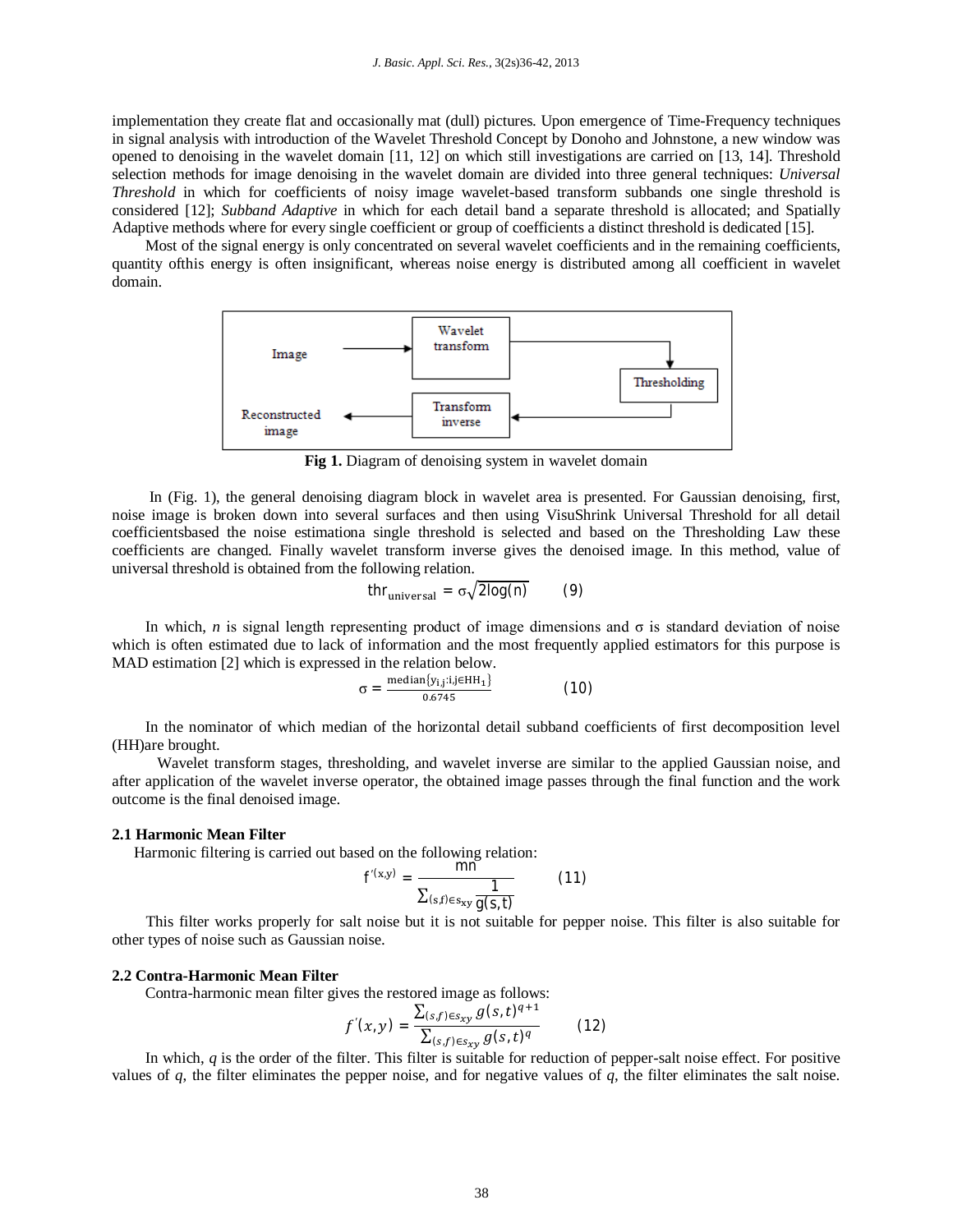The filter is not able to eliminate the both noises at the same time. If  $q = 0$ , this filter turns into Arithmetic Mean Filter and if  $q = -1$ , it turns into harmonic mean filter.



**Fig 2.** (A) Preliminary image; (B) Image polluted with pepper noise at YUV color space (Y matrix); (C) Harmonic Filter; (D) Contra-Harmonic Filter; and (E) Median Filter

#### **2.3 Inverse filtering**

The simplest recovery method is application of mat inverse filter. In doing so, estimate of the main image transform  $f'(u, v)$  is found by dividing degraded function G(u, v) by degradation function H(u, v).

$$
F'(u,v) = \frac{G(u,v)}{H(u,v)}
$$
 (13)

This division is an array operation. The above equation can be written as follows:

$$
F'(u,v) = F(u,v) + \frac{N(u,v)}{H(u,v)} \qquad (14)
$$

This is an interesting expression and states that even if the degraded function is known, still due to noise indistinctness the not-degraded (intact) image cannot be exactly retrieved. Another negative point is that if the degradation function contains zero or very small values, the expression  $N(u, v) / H(u, v)$  easily affects  $f'(u, v)$ estimation.

 One way to resolve the problem of small or zero values is restriction of the filter frequencies to the frequencies round the axis. Hence, by limiting the analysis to frequencies round the axis, we reduce the probability of encountering zero values.

#### **2.4 Minimum Mean Square Error (Wiener) Filtering**

Inverse filtering application method is not of specific use in dealing with noise. In this section, we discuss a method which engages both degradation function and noise statistical specifications in the recovery process. In this method, we consider images and noise as random variables. This filtering technique seeks estimate f'of the main image  $f$  in a way that minimum mean square error (MMSE) exists between them.

$$
e^{2=E\{(F-F)^2\}}\tag{15}
$$

In which,  $E[0]$  is the mathematical expectation. It is assumed that noise and image are uncorrelated; one of the two has zero mean and illumination levels in estimation of linear functions from illumination intensity are degraded images. Given this condition, the minimum error function in the above equation in frequency domain is given by the following function.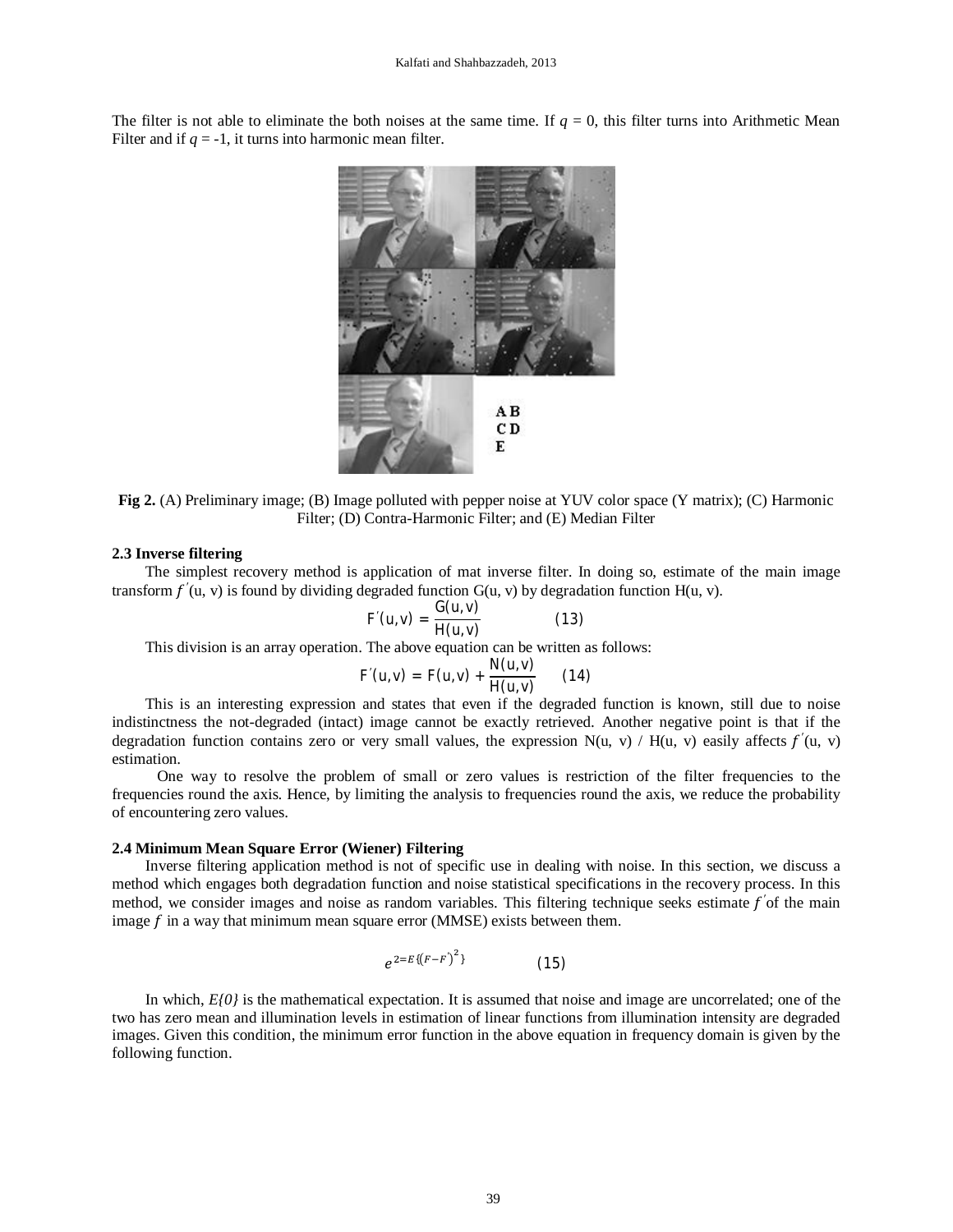|                |             |             |               | -               |
|----------------|-------------|-------------|---------------|-----------------|
|                | <b>PSNR</b> |             | <b>Factor</b> | <b>Noise</b>    |
| [MASKL][MASKH] |             |             |               | <b>Variance</b> |
| [2 2] [3 3]    | [2 2] [2 2] | [3 3] [2 2] |               |                 |
| 21.4           | 21.5        | 17.2        | 0.1           | 0.1             |
| 21.2           | 21.6        | 17.4        | 0.2           |                 |
| 21.2           | 21.7        | 17.5        | 0.3           |                 |
| 21.03          | 21.2        | 17.2        | 0.1           | 0.2             |
| 21.04          | 21.3        | 17.4        | 0.2           |                 |
| 20.9           | 21.4        | 17.4        | 0.3           |                 |
| 20.7           | 20.8        | 17.2        | 0.1           | 0.3             |
| 20.7           | 20.9        | 17.3        | 0.2           |                 |
| 20.6           | 21.03       | 17.3        | 0.3           |                 |

**Table 1**. Results of PSNR parameter on Wiener-DWT Filtering (**Wavelet settings**: Wavelet family name: db4; MASKL: Low-frequency sub-band; MASKH: High-Frequency sub-band)

## **3. Moving object segmentation**

Video segmentation algorithms can be divided into four sub-groups: first group segmentation depends on motion estimation and closed regions. These constraints help precision of object segmentation; second group of algorithms were proposed for improvement of the first group's weak points. Spatial information in combination with motion information further strengthens and stabilizes extraction of object thresholds. These two techniques are not suitable for content applications since they require such features as color, intensity or motion. Third group of algorithms determines segmentation first based on difference in grey-level image between two frames and then by identification of moving regions of absolute difference. If moving objects are not exclusively composed of texture, the closed thresholds remain as variable and inside the objects as invariable. In this way, stationary and immovable objects are eliminated over time.



**Fig 3.** ( $A - B - C - D$ ) Sequence of the extracted background moving frames for segmentation; (E) Filtered image by Wiener-DWT

## **3.1 Structure of Dual-Tree Complex Wavelet Transform for segmentation**

Huang and Hsieh in the article of 2004 by introduction of the approach Double Change Detection (DCD) corrected their earlier proposed method Dual-Tree Complex Wavelet Transform (DT-CWT), resulting in improvement in number of threshold points detection. DCD has superseded dual tree method in techniques of change detection. The issue of denoising in moving object segmentation using multiple wavelets was raised by Strela et al (1999). Later on, Baradarani and Yu (2008) propose dual-tree complex wavelet method for moving objects detection and segmentation transform.

 In this paper, the used methodin filter specification is based on change detection in wavelet domain the approach of which is enriched using DCD and Denoising Function.

#### **3.1.1 Suggested algorithms**

Our purpose is providing a wavelet-based algorithm for improvement of moving object (such as human) segmentation speed and precision. In this algorithm, after receiving the input, first, structure of color video is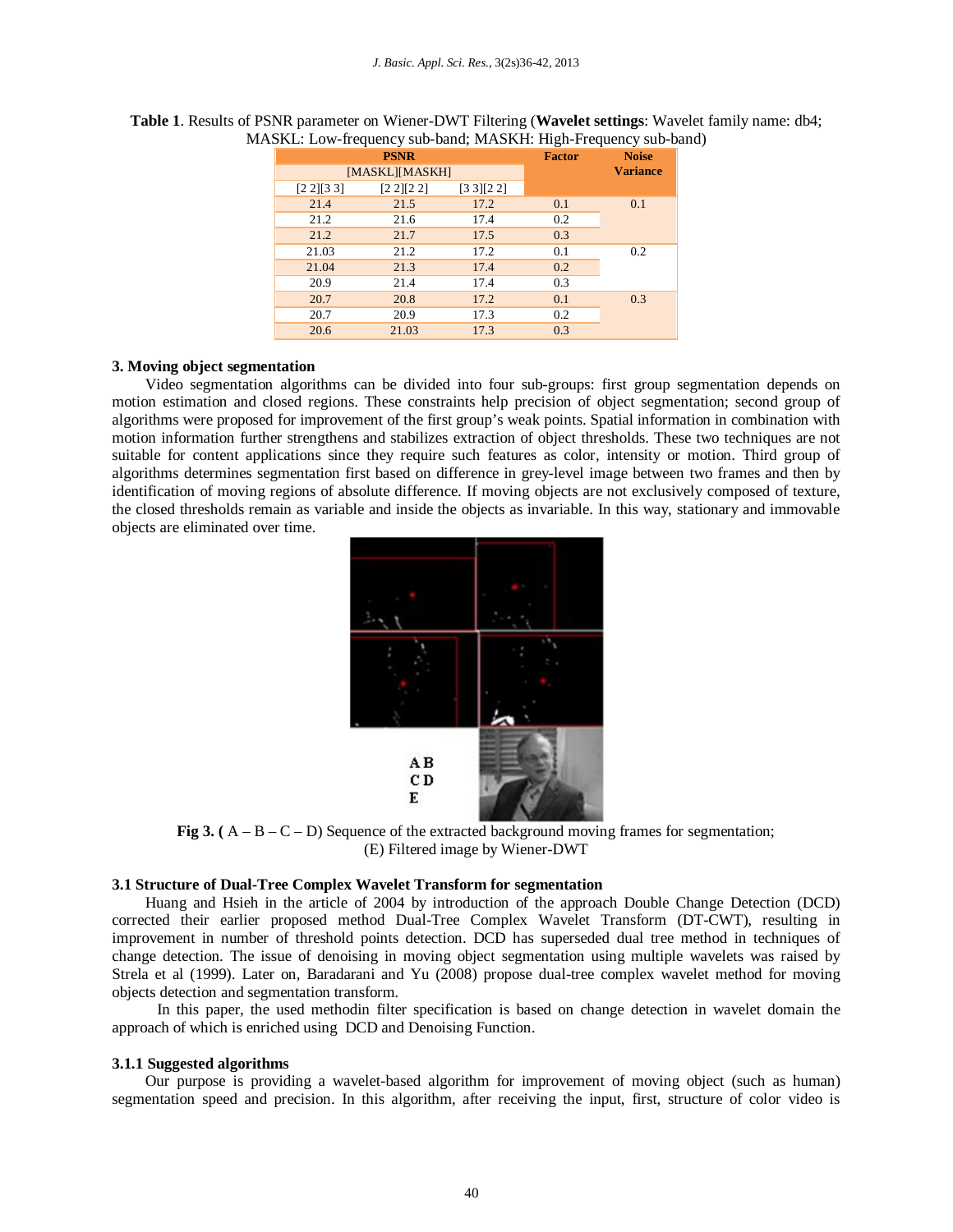transformed into grey range. Since noise usually appears as random static (color dots) over the picture, preprocessing operation is carried out to soften input image for denoising and elimination of unwanted signals and details. The implementation phases are as follows:

- 1. Extraction of moving image frames
- 2. Denoisingon images
- 3. Background estimation for the purpose of foreground segmentation (assuming background as constant) and detection of bodies in movement with low resolution
- 4. Moving object segmentation
- 5. Execution of morphologic operation on foreground



**Fig 4.**  $(A - B)$  Segmentation after background extraction at YUV space;  $(C - D)$  Filtered image segmentation by Wiener – DWT at RGB space

## **4. Conclusion**

In this article, wavelet-based combined algorithm for the purpose of denoising and moving object segmentation, assuming a constant background, was treated [16]. Results of the proposed technique at two RGB and YUV spaces are presented. It is made use of the DCD based dual-tree complex wavelet transform for segmentation after denoising by the combined Wiener-DWT filter at three sequential frames of  $f_n$ ,  $f_{n+1}$  and  $f_{n-1}$ . Results presented in table 1 indicate study of the noise application parameters in discontinuous wavelet domain, including wavelet name, power of the applied noise, and the selected mask at low and high frequencies. By extraction of the highest PSNR which is underlined we have applied the selected filter to the noisy image, and in the end, on the obtained video, background estimation takes place and segmentation operation of video image sequence is implemented.



**Fig 5.** Results on improvement of Gaussian denoising by wavelet transform (horizontal axis: frame sequence; vertical axis: IQI value